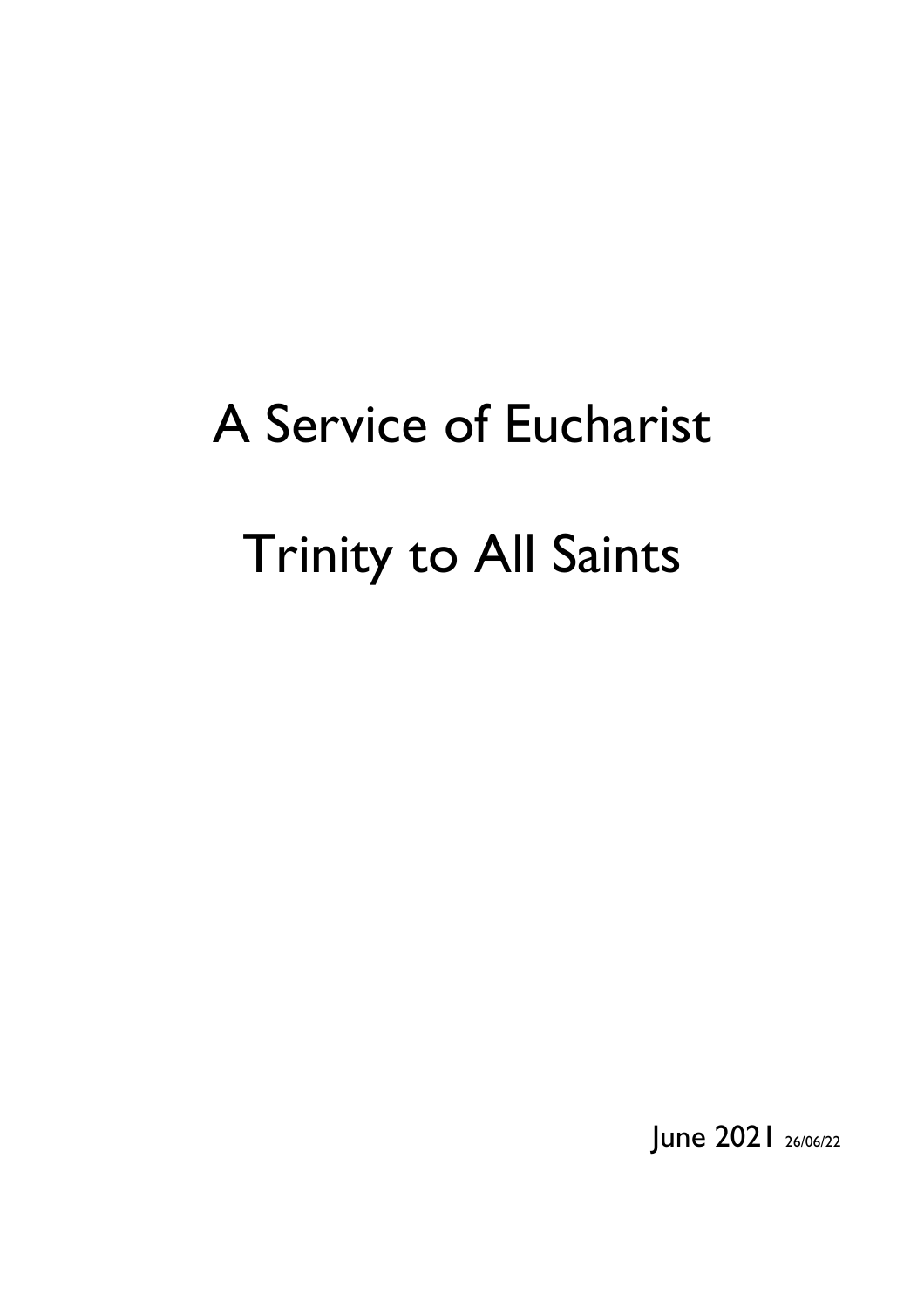# **Welcome**

We welcome you warmly. If you are a visitor today, please make yourself known to us. If you have any questions or need any help, look for one of the welcomers who met you at the door.

All are welcome to receive communion at God's table. If you require gluten free bread, or non-alcoholic wine, please indicate so to one of the sidespeople. If you would prefer a Blessing, please indicate this to the Priest when you come to the Altar by folding your arms across your chest.

When you hear the organ begin playing before worship begins, please use the time to pray quietly

# **Introduction to the Season**

Trinity to All Saints is a long period of what is often called 'ordinary' time. Ordinary time translates from the Latin "Tempus Ordinarum" which means ordered or measured time. This measuring takes place… by an inner measuring – a noting, savouring, and appreciating the time as it passes by. In this way, events do not just flow past in an unnoted, unappreciated stream of time but are treasured, relished and placed in the presence of God as each week passes by." Paula Gooder, *The Bright Field*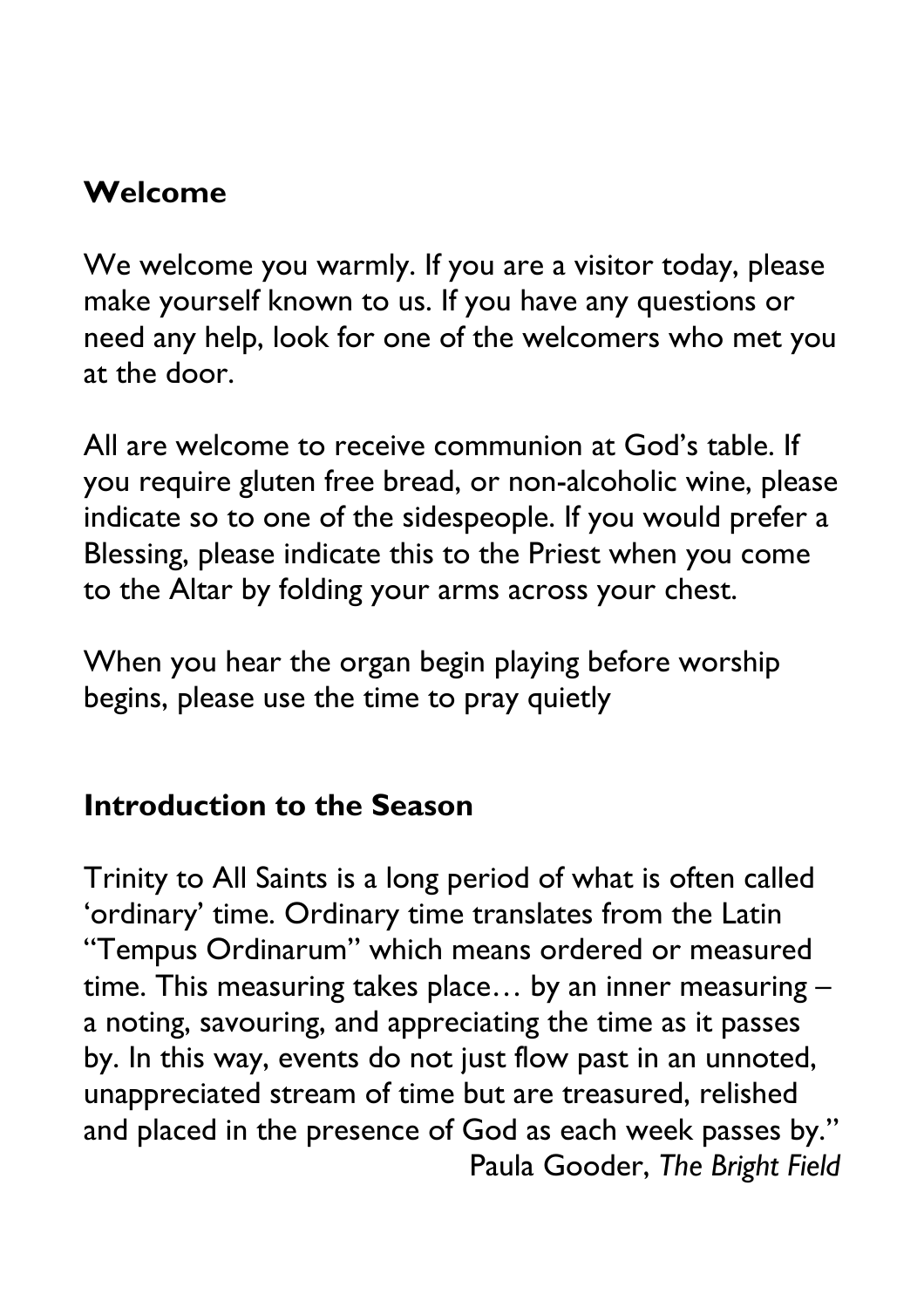*The minister introduces the service. All stand for the opening hymn*

God of grace and God of glory, on your people pour your pow'r; crown your ancient Church's story, bring its bud to glorious flow'r. Grant us wisdom, grant us courage for the facing of this hour, for the facing of this hour.

Lo, the hosts of evil round us scorn the Christ, assail his ways. From the fears that long have bound us free our hearts to faith and praise. Grant us wisdom, grant us courage for the living of these days, for the living of these days.

Cure your children's warring madness; bend our pride to your control; shame our wanton, selfish gladness, rich in things and poor in soul. Grant us wisdom, grant us courage lest we miss your kingdom's goal, lest we miss your kingdom's goal.

Save us from weak resignation to the evils we deplore; let the gift of your salvation be our glory evermore. Grant us wisdom, grant us courage serving you whom we adore, serving you whom we adore.

In the name of the Father, and of the Son, and of the Holy Spirit: *All* **Amen.**

The Lord be with you: *All* **And also with you.**

### **Opening Hymn**

#### **The Greeting**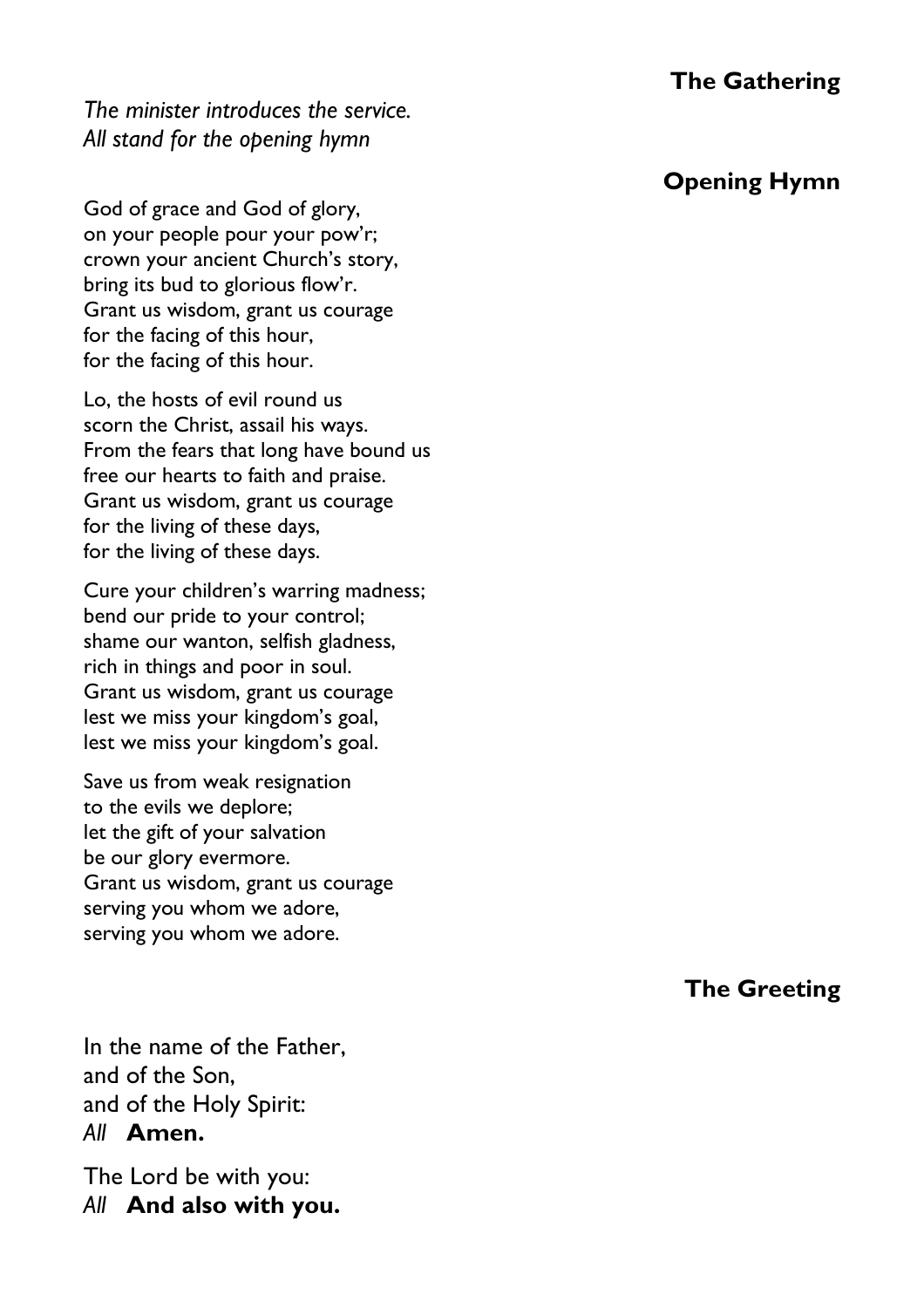#### **Prayer of Preparation**

*All* **Almighty God, To whom all hearts are open, All desires known, And from whom no secrets are hidden: Cleanse the thoughts of our hearts By the inspiration of your Holy Spirit, That we may perfectly love you And worthily magnify your holy name, Through Christ our Lord, Amen.**

#### **Invitation to Confession**

*Please sit or kneel*

'How often have I longed to gather your children, as a hen gathers her brood under her wings,' says the Lord, 'but you would not come to me.' Let us as wayward children return to God and confess our sins. *Silence may be kept*

*All* **Most merciful God, Father of our Lord Jesus Christ, we confess that we have sinned in thought, word and deed. We have not loved you with our whole heart. We have not loved our neighbours as ourselves. In your mercy forgive what we have been, help us to amend what we are, and direct what we shall be; that we may do justly, love mercy, and walk humbly with you, our God. Amen.**

The almighty and merciful Lord grant you pardon and forgiveness of all your sins, time for amendment of life, and the grace and strength of the Holy Spirit.

*All* **Amen.**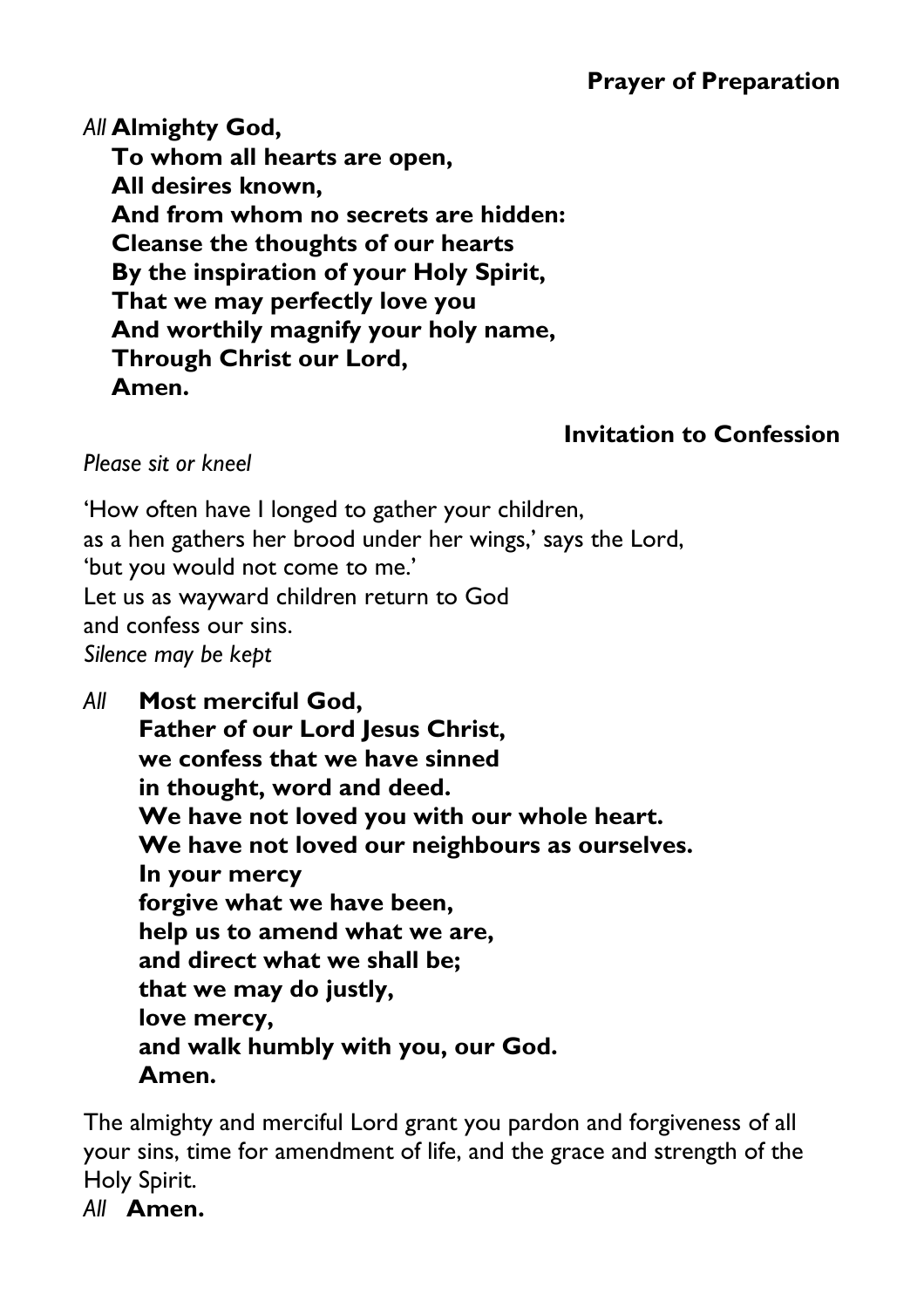#### **The Gloria**

*P lease stand as we say or sing:*

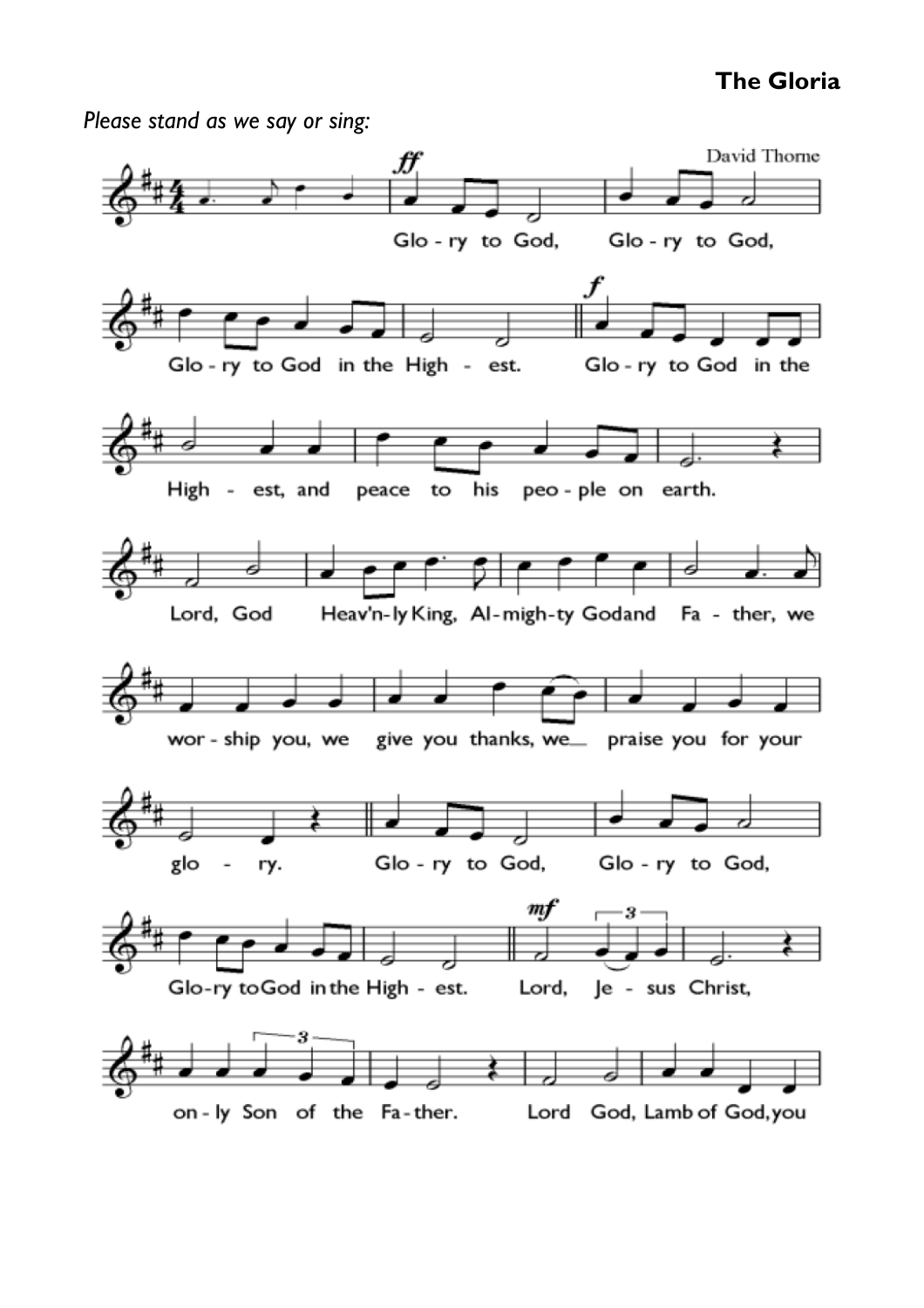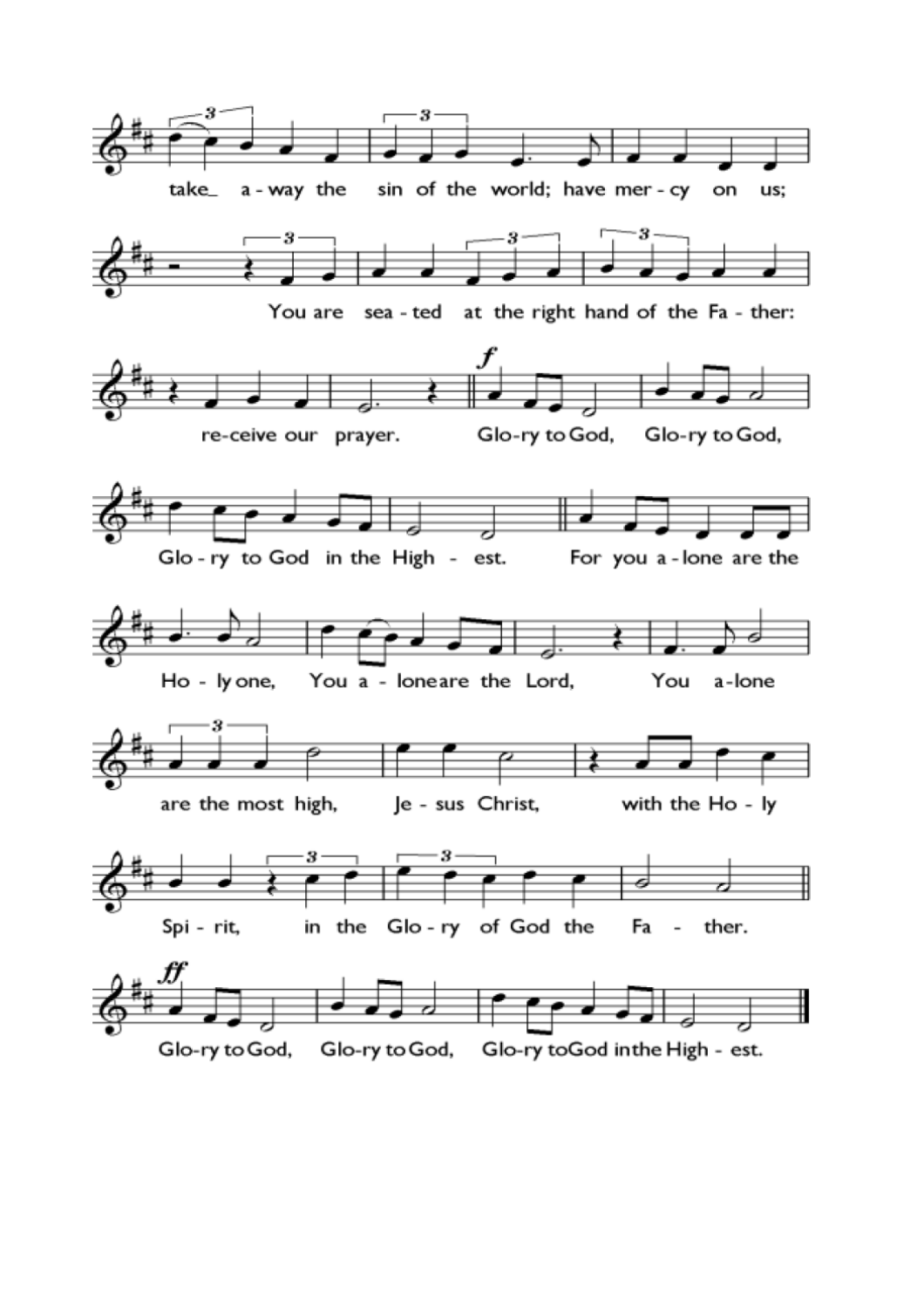*The Collect for the day is said*

*All* **Amen.**

# **The Liturgy of the Word**

#### **Readings**

*Please sit*

## **2 Kings 2:1-2, 6-14**

*Context: This is a pivotal point in Israel's story. Elijah's prophetic ministry is coming to an end, and his protégé Elisha is left to continue without him. Elijah's ministry was uniquely faithful, in a time when Israel's kingdom was split and led by a series of unfaithful rulers. Elisha represents a reconfigured future for Israel, as God intervenes through him.*

**<sup>1</sup>** Now when the LORD was about to take Elijah up to heaven by a whirlwind, Elijah and Elisha were on their way from Gilgal. **<sup>2</sup>** Elijah said to Elisha, 'Stay here; for the LORD has sent me as far as Bethel.' But Elisha said, 'As the LORD lives, and as you yourself live, I will not leave you.' So they went down to Bethel. **<sup>6</sup>** Then Elijah said to him, 'Stay here; for the LORD has sent me to the Jordan.' But he said, 'As the LORD lives, and as you yourself live, I will not leave you.' So the two of them went on. **<sup>7</sup>** Fifty men of the company of prophets also went, and stood at some distance from them, as they both were standing by the Jordan. **<sup>8</sup>** Then Elijah took his mantle and rolled it up, and struck the water; the water was parted to the one side and to the other, until the two of them crossed on dry ground. **<sup>9</sup>**When they had crossed, Elijah said to Elisha, 'Tell me what I may do for you, before I am taken from you.' Elisha said, 'Please let me inherit a double share of your spirit.' **<sup>10</sup>** He responded, 'You have asked a hard thing; yet, if you see me as I am being taken from you, it will be granted you; if not, it will not.' **<sup>11</sup>**As they continued walking and talking, a chariot of fire and horses of fire separated the two of them, and Elijah ascended in a whirlwind into heaven. **<sup>12</sup>** Elisha kept watching and crying out, 'Father, father! The chariots of Israel and its horsemen!' But when he could no longer see him, he grasped his own clothes and tore them in two pieces. **<sup>13</sup>** He picked up the mantle of Elijah that had fallen from him, and went back and stood on the bank of the Jordan. **<sup>14</sup>** He took the mantle of Elijah that had fallen from him, and struck the water, saying, 'Where is the LORD, the God of Elijah?' When he had struck the water, the water was parted to the one side and to the other, and Elisha went over.

This is the word of the Lord. *All* **Thanks be to God.**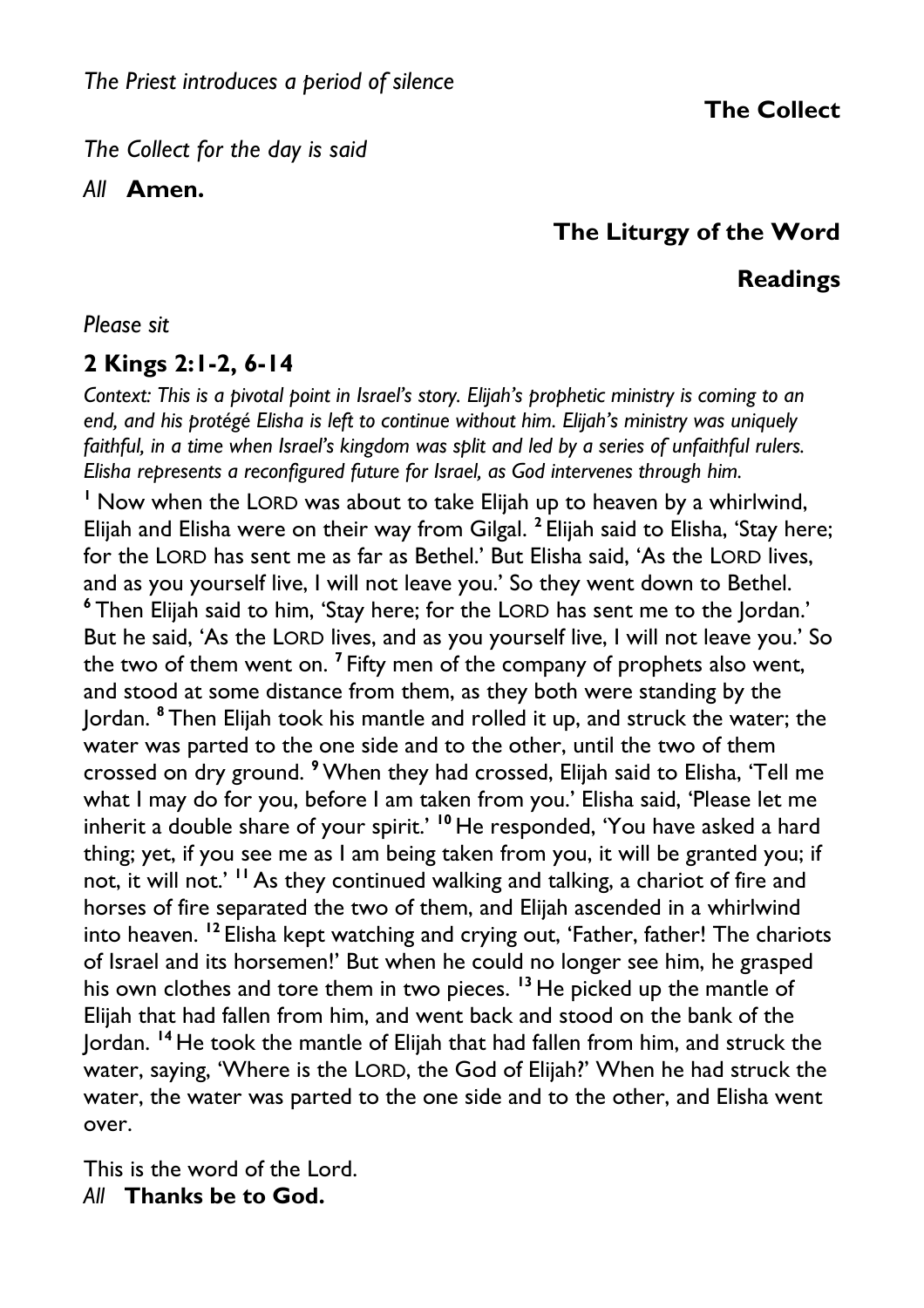#### **Galatians 5:1, 13-25**

*Context: Although exact details of who the Galatians were are elusive, they were a community who after conversion to Christ were being encouraged to adhere to the Jewish law. Paul challenges that practice, instead encouraging the whole community – Jew and Gentile – to live by the Spirit, as this passage details.*

**1** For freedom Christ has set us free. Stand firm, therefore, and do not submit again to a yoke of slavery.

<sup>13</sup> For you were called to freedom, brothers and sisters; only do not use your freedom as an opportunity for self-indulgence, but through love become slaves to one another. **<sup>14</sup>** For the whole law is summed up in a single commandment, 'You shall love your neighbour as yourself.' **<sup>15</sup>** If, however, you bite and devour one another, take care that you are not consumed by one another. **<sup>16</sup>** Live by the Spirit, I say, and do not gratify the desires of the flesh. **<sup>17</sup>** For what the flesh desires is opposed to the Spirit, and what the Spirit desires is opposed to the flesh; for these are opposed to each other, to prevent you from doing what you want. **<sup>18</sup>** But if you are led by the Spirit, you are not subject to the law. **<sup>19</sup>** Now the works of the flesh are obvious: fornication, impurity, licentiousness, **<sup>20</sup>** idolatry, sorcery, enmities, strife, jealousy, anger, quarrels, dissensions, factions, **<sup>21</sup>** envy, drunkenness, carousing, and things like these. I am warning you, as I warned you before: those who do such things will not inherit the kingdom of God. **<sup>22</sup>** By contrast, the fruit of the Spirit is love, joy, peace, patience, kindness, generosity, faithfulness, **<sup>23</sup>** gentleness, and self-control. There is no law against such things. **<sup>24</sup>**And those who belong to Christ Jesus have crucified the flesh with its passions and desires. **<sup>25</sup>** If we live by the Spirit, let us also be guided by the Spirit.

This is the word of the Lord. *All* **Thanks be to God.**

#### **Gradual Hymn**

Breathe on me, Breath of God, fill me with life anew, that I may love the way you love, and do what you would do.

Breathe on me, Breath of God, until my heart is pure, until my will is one with yours, to do and to endure.

Breathe on me, Breath of God, till I am wholly thine; until this earthly part of me glows with thy fire divine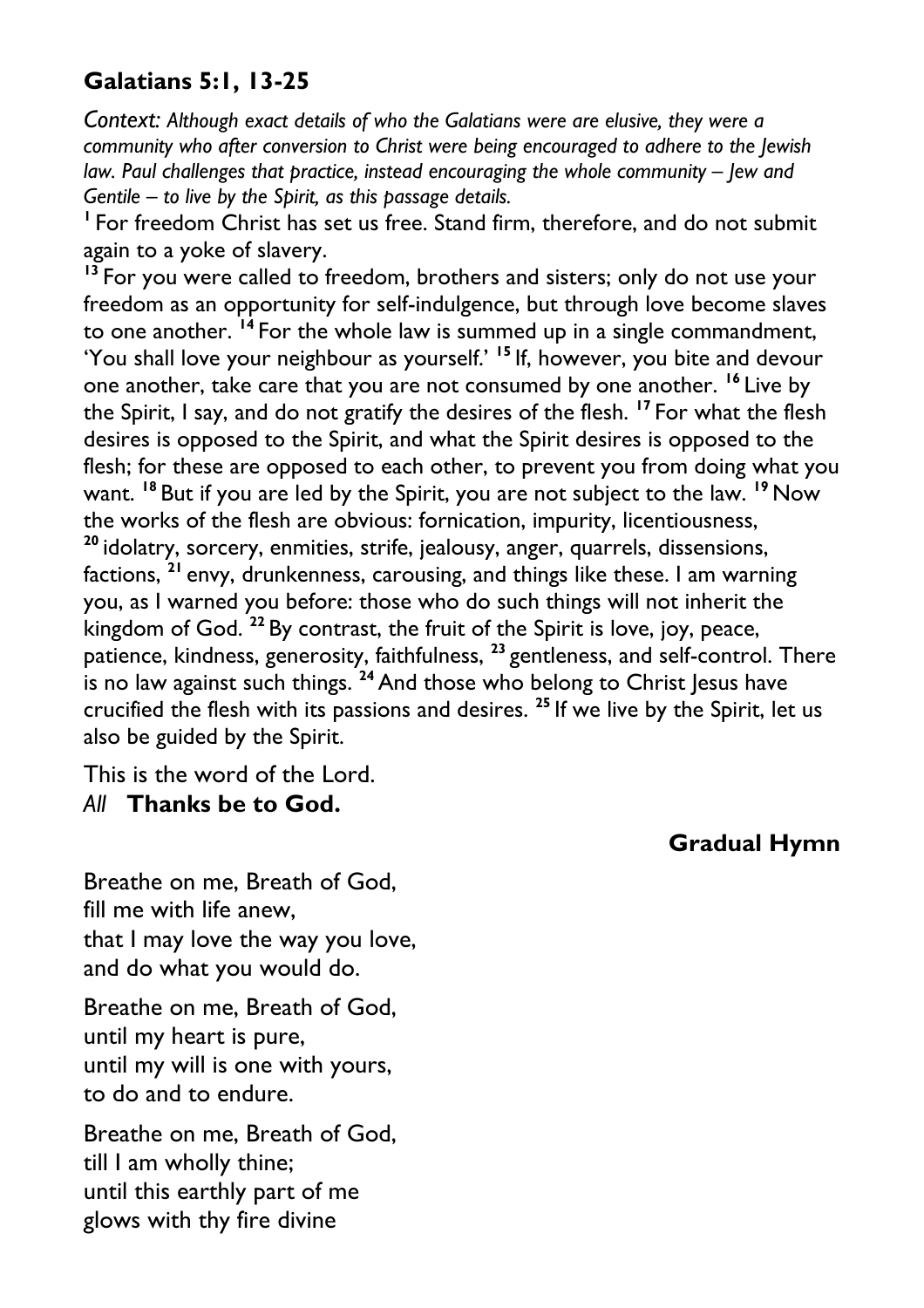Breathe on me, Breath of God, so shall I never die, but live with you the perfect life for all eternity.

#### **Gospel Reading**

#### **Acclamation**

Alleluia, alleluia. *Suitable words are used All* **Alleluia.**

Hear the Gospel of our Lord Jesus Christ according to Luke *All* **Glory to you, O Lord.**

#### **Luke 9:51-62**

*Context: Chapters 9-12 of Luke's Gospel move the story of Jesus' ministry away from Galilee and on the journey towards Jerusalem. These encounters on the road are indicative of a change of mood, as the story changes its focus from teaching and healing, and towards the passion and crucifixion.*

**<sup>51</sup>**When the days drew near for him to be taken up, he set his face to go to Jerusalem. **<sup>52</sup>** And he sent messengers ahead of him. On their way they entered a village of the Samaritans to make ready for him; **<sup>53</sup>** but they did not receive him, because his face was set towards Jerusalem. **<sup>54</sup>**When his disciples James and John saw it, they said, 'Lord, do you want us to command fire to come down from heaven and consume them?' **<sup>55</sup>** But he turned and rebuked them. **<sup>56</sup>** Then they went on to another village. **<sup>57</sup>** As they were going along the road, someone said to him, 'I will follow you wherever you go.' **<sup>58</sup>** And Jesus said to him, 'Foxes have holes, and birds of the air have nests; but the Son of Man has nowhere to lay his head.' **<sup>59</sup>** To another he said, 'Follow me.' But he said, 'Lord, first let me go and bury my father.' **<sup>60</sup>** But Jesus said to him, 'Let the dead bury their own dead; but as for you, go and proclaim the kingdom of God.' **<sup>61</sup>** Another said, 'I will follow you, Lord; but let me first say farewell to those at my home.' **<sup>62</sup>** Jesus said to him, 'No one who puts a hand to the plough and looks back is fit for the kingdom of God.'

This is the Gospel of the Lord *All* **Praise to you, O Christ.**

**Sermon**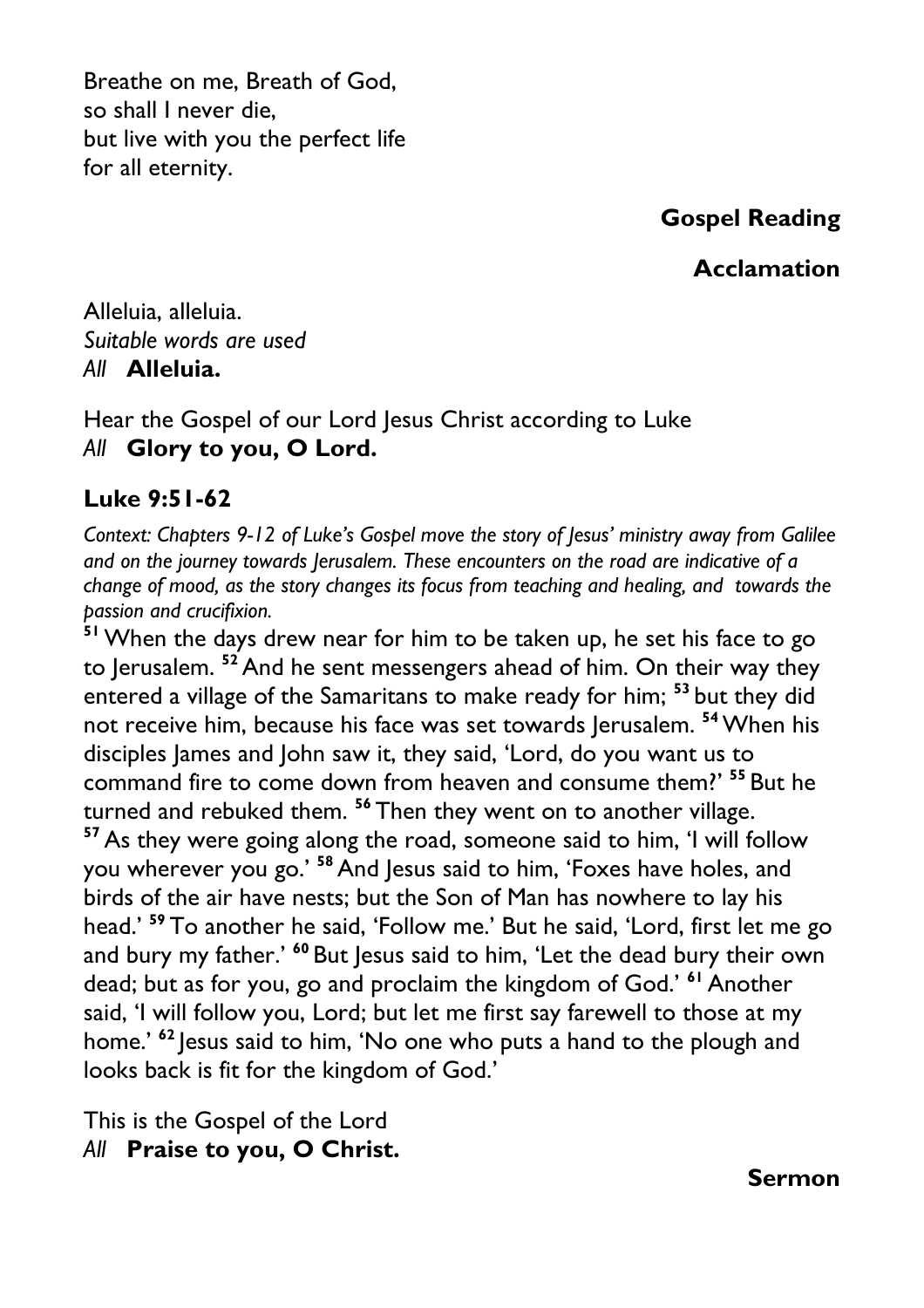Do you believe and trust in God the Father?

*All* **I believe in God, the Father almighty, creator of heaven and earth.** Do you believe and trust in his Son Jesus Christ?

*All* **I believe in Jesus Christ, his only Son, our Lord, who was conceived by the Holy Spirit, born of the Virgin Mary, suffered under Pontius Pilate, was crucified, died, and was buried; he descended to the dead. On the third day he rose again; he ascended into heaven, he is seated at the right hand of the Father, and he will come to judge the living and the dead.**

Do you believe and trust in the Holy Spirit?

*All* **I believe in the Holy Spirit, the holy catholic Church, the communion of saints, the forgiveness of sins, the resurrection of the body, and the life everlasting. Amen.**

**Prayers of Intercession**

*Please sit or kneel*

*The response may be used:* Lord in your mercy *All* **Hear our prayer.**

*At the end we may say:*

Merciful Father, *All* **accept these prayers, for the sake of your Son, our Saviour Jesus Christ, Amen.**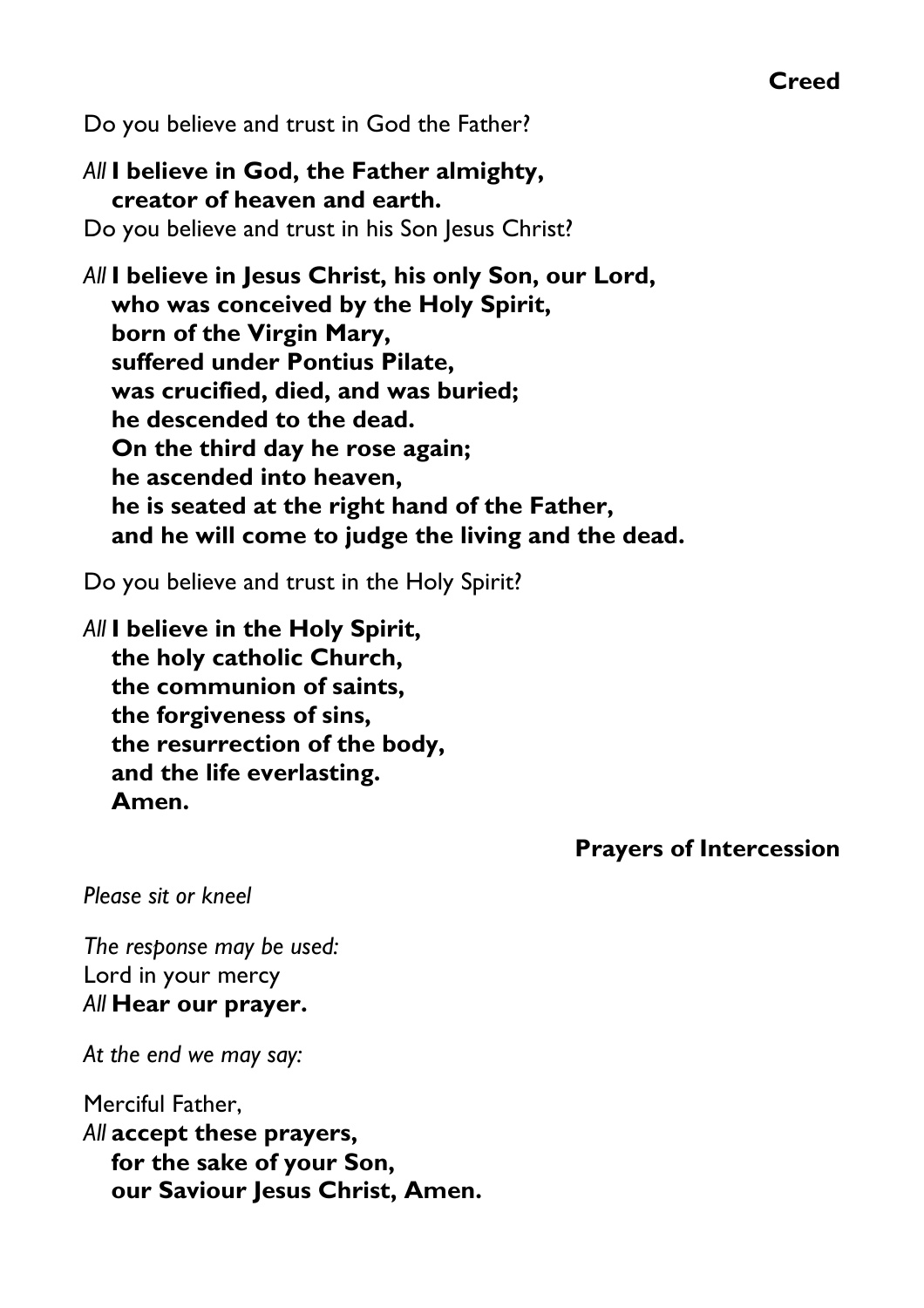#### **The Liturgy of the Sacrament**

#### **The Peace**

#### *Please stand*

Blessed are the peacemakers: they shall be called children of God. We meet in the name of Christ and share his peace.

The peace of the Lord be always with you *All* **and also with you**.

Let us offer one another a sign of peace.

*All may exchange a sign of peace.*

#### **Offertory Hymn**

Will you come and follow me if I but call your name? Will you go where you don't know and never be the same? Will you let my love be shown, will you let my name be known, will you let my life be grown in you and you in me?

Will you leave your self behind if I but call your name? Will you care for cruel and kind and never be the same? Will you risk the hostile stare should your life attract or scare, will you let me answer prayer in you and you in me?

Will you let the blinded see if I but call your name? Will you set the prisoners free and never be the same? Will you kiss the leper clean and do such as this unseen, and admit to what I mean in you and you in me?

Will you love the 'you' you hide if I but call your name? Will you quell the fear inside and never be the same?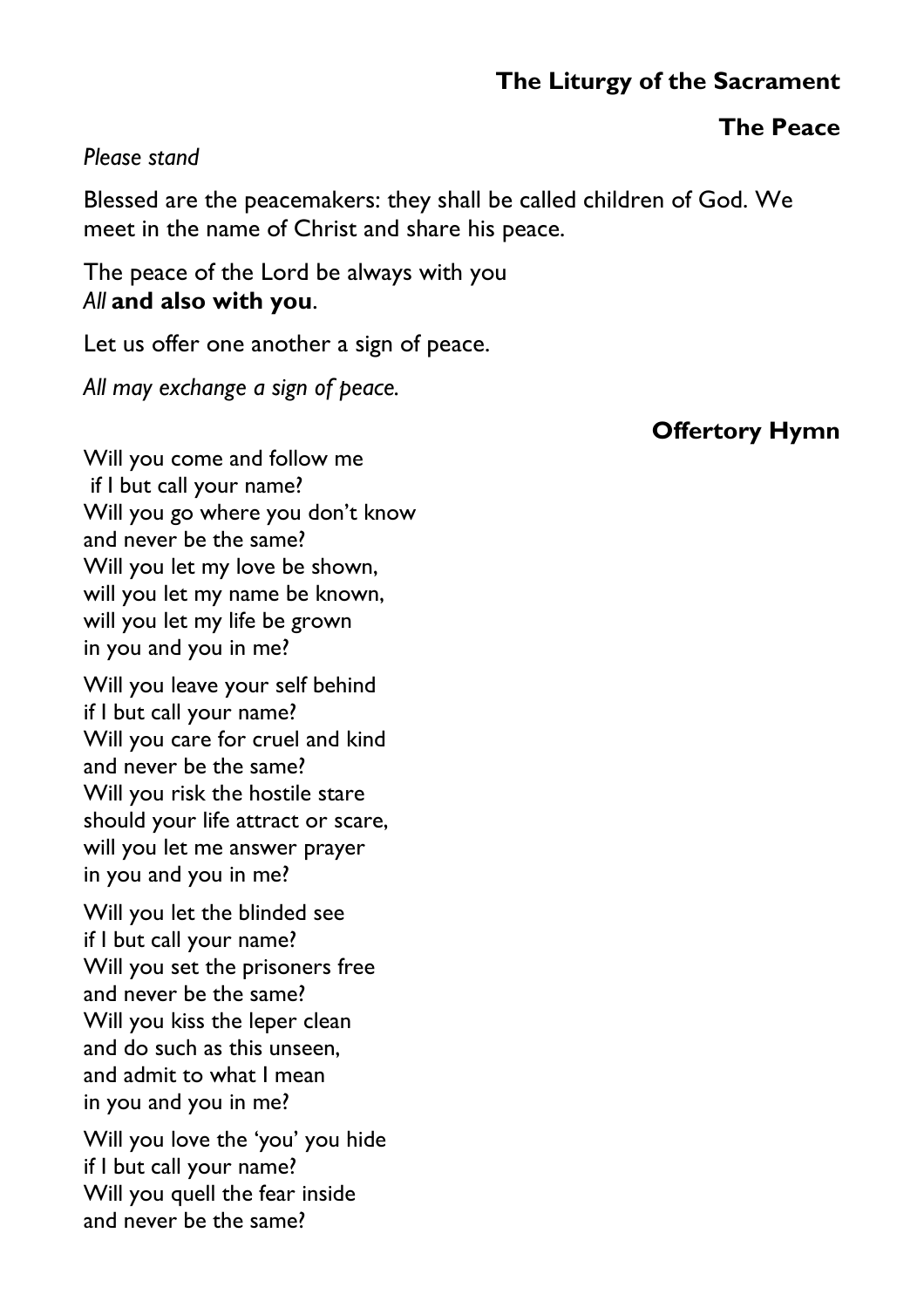Will you use the faith you've found to reshape the world around through my sight and touch and sound in you and you in me?

Lord, your summons echoes true when you but call my name. Let me turn and follow you and never be the same. In your company I'll go where your love and footsteps show. Thus I'll move and live and grow in you and you in me

#### **The Preparation of the Table**

Blessed are you, Lord God of all creation: through your goodness we have this bread to set before you, which earth has given and human hands have made. It will become for us the bread of life.

#### *All* **Blessed be God for ever.**

Blessed are you, Lord God of all creation: through your goodness we have this wine to set before you, fruit of the vine and work of human hands. It will become for us the cup of salvation.

#### *All* **Blessed be God for ever.**

## **The Eucharistic Prayer**

The Lord be with you *All* **And also with you.**

Lift up your hearts *All* **We lift them to the Lord.**

Let us give thanks to the Lord our God *All* **It is right to give thanks and praise.**

*The minister leads the people in praise The Sanctus may be said or sung*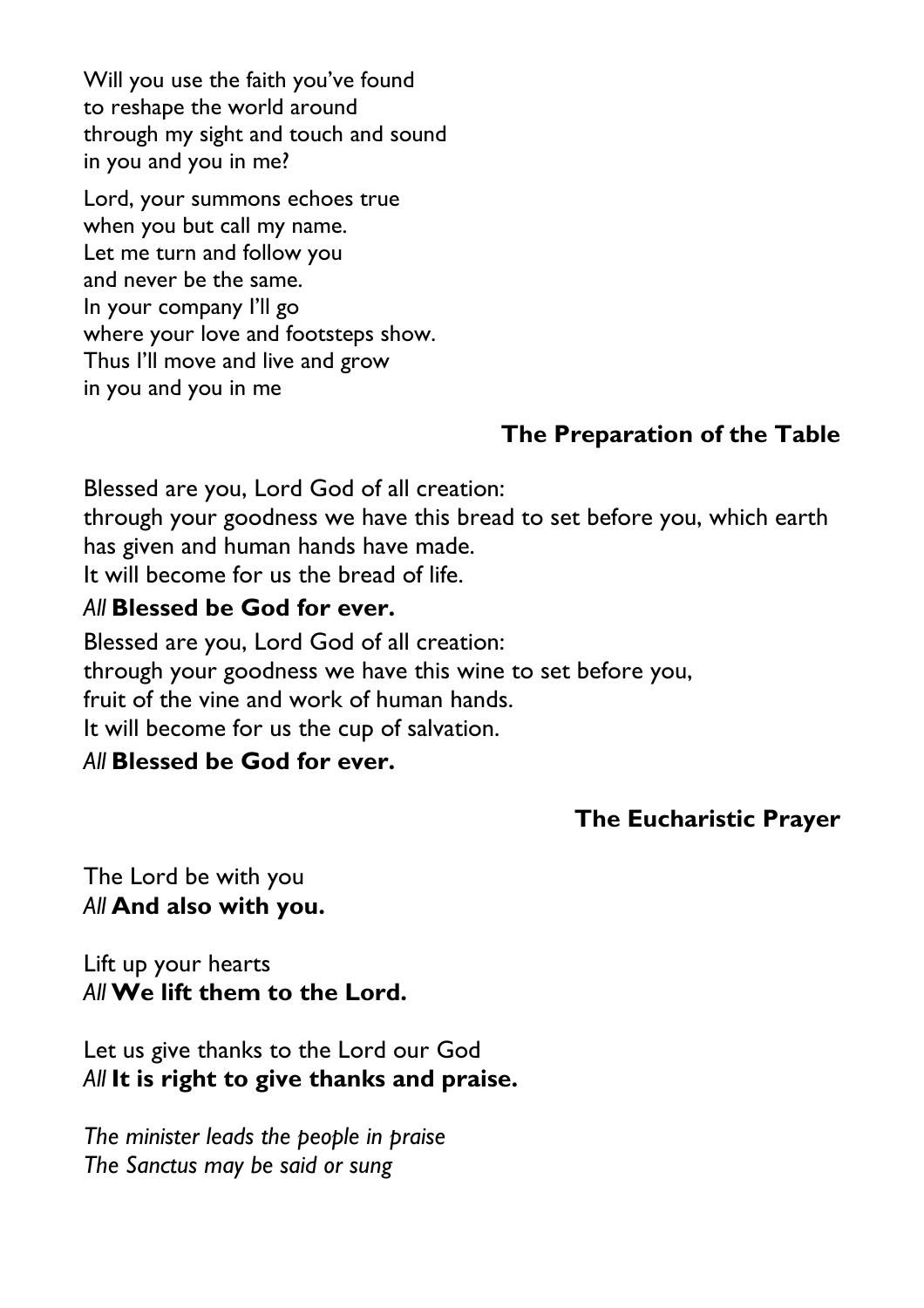## **Sanctus**



*The minister recalls the Last Supper The following acclamation may be used*

Great is the mystery of faith: *All* **Christ has died: Christ is risen: Christ will come again**.

*The minister continues, leading to the Doxology. All respond*

| Either            | Or                                |
|-------------------|-----------------------------------|
| for ever and ever | in songs of everlasting praise:   |
| All <b>Amen</b>   | <b>Blessing and honour</b><br>All |
|                   | and glory and power               |
|                   | be yours for ever and ever.       |
|                   | Amen.                             |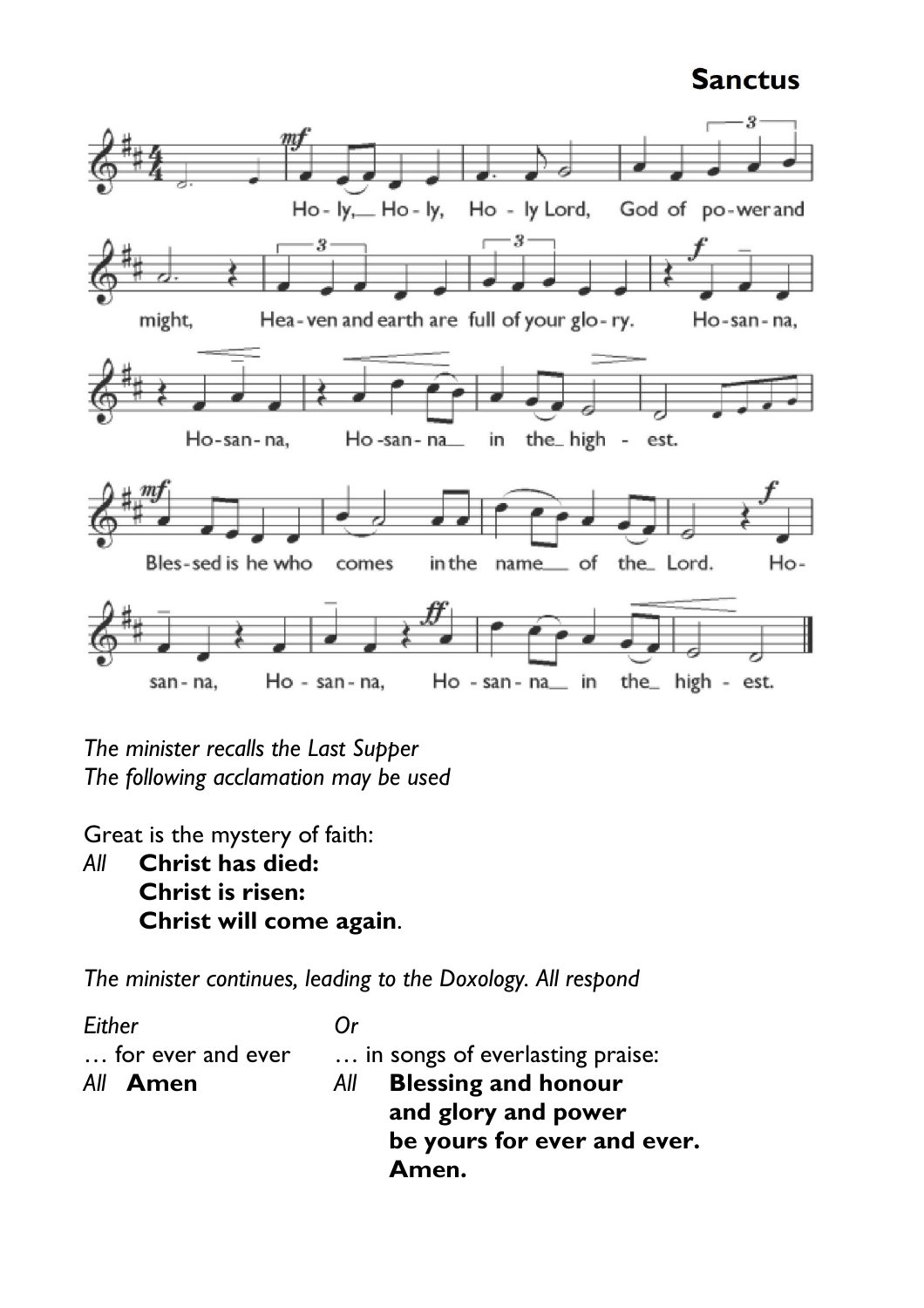*Please sit or kneel*

As our Saviour taught us we are bold to say: *All* **Our Father who art in heaven, Hallowed be thy name. Thy Kingdom come Thy will be done On earth as it is in heaven. Give us this day our daily bread. Forgive us our trespasses As we forgive those who trespass against us. Lead us not into temptation But deliver us from evil. For thine is the Kingdom The power and the glory For ever and ever Amen.**

#### **Breaking of the Bread**

We break this bread to share in the body of Christ.

*All* **Though we are many, we are one body, because we all share in one bread.** 

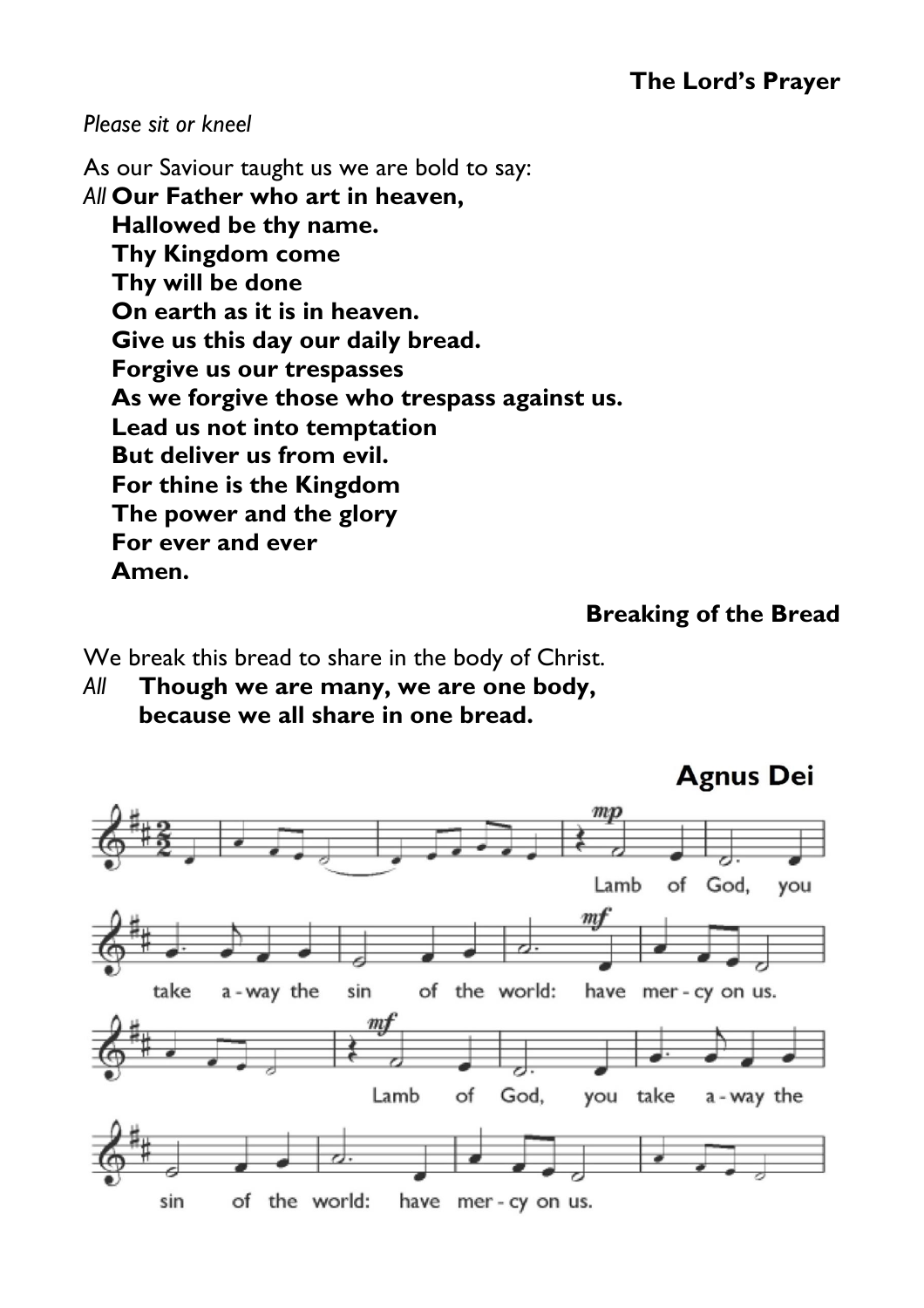

**Giving of Communion**

*All* **Most merciful Lord, your love compels us to come in. Our hands were unclean, our hearts were unprepared; we were not fit even to eat the crumbs from under your table. But you, Lord, are the God of our salvation, and share your bread with sinners. So cleanse and feed us with the precious body and blood of your Son, that he may live in us and we in him; and that we, with the whole company of Christ, may sit and eat in your kingdom. Amen.**

*The president and people receive communion.*

**Prayer after Communion**

*A period of silence may be kept. A seasonal prayer may be said.* 

*All* **Almighty God, we thank you for feeding us with the body and blood of your Son Jesus Christ. Through him we offer you our souls and bodies to be a living sacrifice. Send us out in the power of your Spirit to live and work to your praise and glory, Amen.**